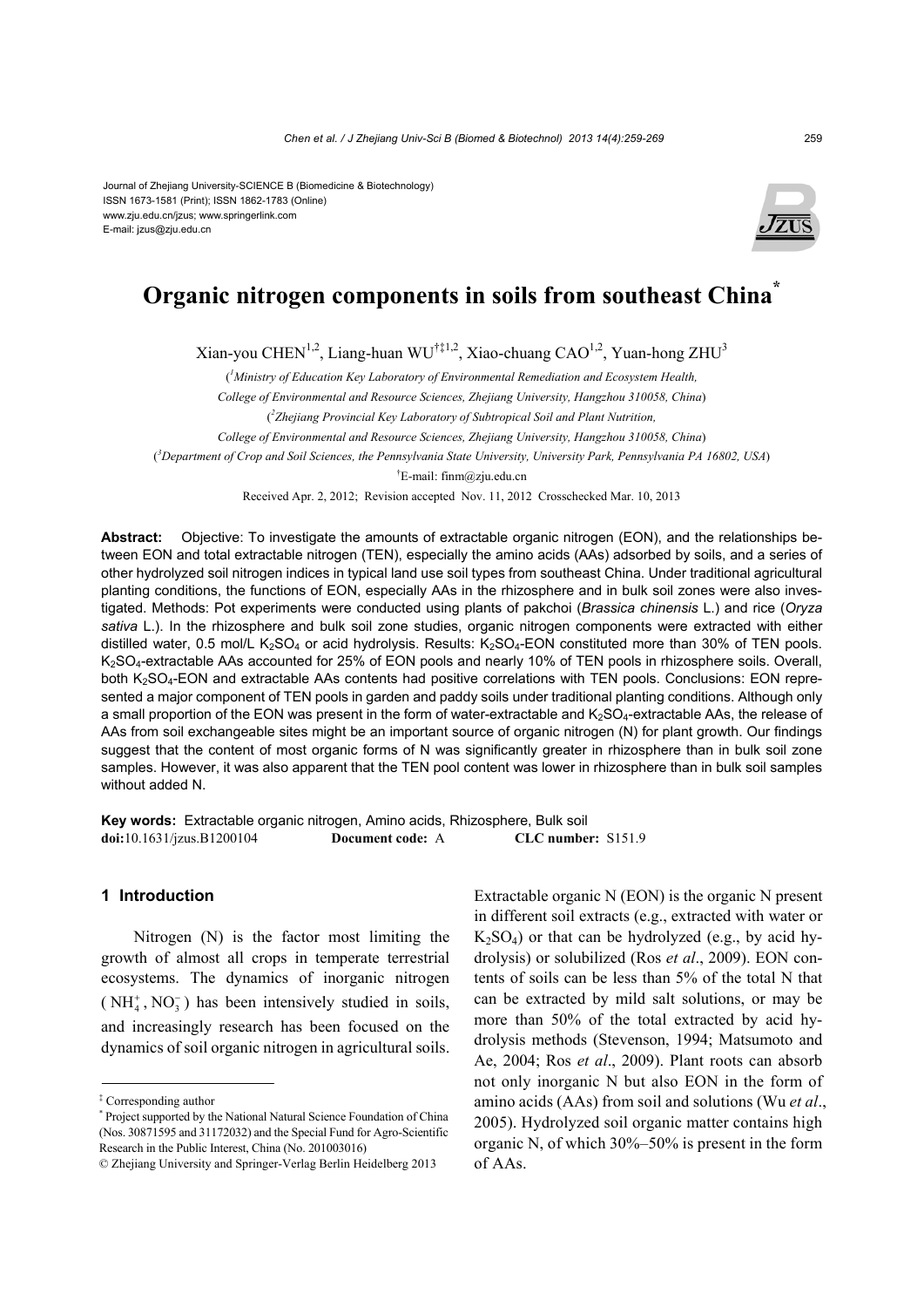The rhizosphere is the soil zone in which microbial activity is influenced by plant roots, distinguishing it from 'bulk' soil (Russell, 1982; Herman *et al*., 2006). Active interaction occurs among plant roots, soil, and microbes in rhizosphere soils (Herman *et al*., 2006). The interaction results in increase in soil nitrogen mineralization, which correspondingly increases net plant nitrogen assimilation (Bregliani *et al*., 2010).

Several studies have attempted to measure the size and characteristics of EON pools in soils (Ros *et al*., 2009). In contrast, very few have attempted to determine the distribution of EON either in the rhizosphere or in bulk soil of traditional agricultural soils. While it seems reasonable to assume that organic N pools would be larger in the rhizosphere than in bulk soil (DeAngelis *et al*., 2008; Näsholm *et al*., 2009), there are also compelling reasons why this may not be the case under fertilizer application or may depend on the plant species grown (monocotyledonous or dicotyledonous). Vegetables are essential to our life, and the area of soils used for vegetable production is increasing each year in China. Meanwhile, rice is a very important and widely spread terrestrial plant (Ding *et al*., 2008). China is the largest rice producing and consuming country. Moreover, Chinese rice planting area accounts for 20% of the world's rice area. Because of the long-term and hydro-agricultural management under seasonal submergence for rice growth, paddy soil in China has been recognized as an anthropogenic soil type (Zheng and Zhang, 2011). Garden and paddy soils are the typical land use types in China and they differ in their soil chemical properties, crop types, textures, and agricultural management practices. Those differences have caused the two traditional soils to have different forms of N pools.

In this paper, monocotyledonous rice (*Oryza sativa* L*.*) and dicotyledonous pakchoi (*Brassica chinensis* L.) were planted in typical land use soil types (paddy soil and garden soil) from southeast China with or without added N (urea) in a conventional fertilizer application. Laboratory analyses were used to determine the sizes of EON pools and the relationships between EON and total extractable N (TEN), especially the AAs adsorbed by soils, and a series of other hydrolyzed soil nitrogen indices. The functions of EON, especially adsorbed AAs in the rhizosphere and in bulk soils under traditional agricultural planting conditions, were also investigated.

#### **2 Materials and methods**

#### **2.1 Soils**

Soils were collected from the experimental farm of Zhejiang University at the Huajiachi Campus located in northern Zhejiang Province, southeast China  $(30^{\circ}16' \text{ N}$ ,  $120^{\circ}12' \text{ E}$ ). The site has a humid subtropical climate with a mean annual precipitation of 1453 mm and an average annual temperature of 16.2 °C. Soil A is a garden soil, and was used for vegetable production. Soil B is a paddy soil, and was used for rice production. The soils were taken from surface 0–15 cm horizons, air-dried, and sieved to pass a 2-mm screen before being used for laboratory experiments. Soil properties are listed in Table 1.

#### **2.2 Experimental design**

Pot experiments were conducted in a naturally lit glasshouse at the Huajiachi Campus of Zhejiang University in 2008. The pots were laid out in a completely randomized design.

#### 2.2.1 Vegetable experiment

Pots (17 cm in height, 19 cm in diameter) were each filled with 2.5 kg of air-dried soil. Three nylon mesh bags (10 cm in height, 6 cm in diameter), each filled with 200 g of air-dried soil, were buried evenly in each pot in a way that the soil surface in the bags was level with the soil surface in the pot. The mesh bags were used to separate the rhizosphere from the

**Table 1 Selected properties of the experiment soils**

| Soil     |                | Organic matter  | Total N       | Alkali-hydrolysable | Available      | Extractable   | <b>CEC</b>     |
|----------|----------------|-----------------|---------------|---------------------|----------------|---------------|----------------|
| property | pH             | (g/kg)          | (g/kg)        | $N$ (mg/kg)         | P(mg/kg)       | $K$ (mg/kg)   | (cmol/kg)      |
| Soil A   | $73\pm0.01$    | $157\pm0.01$    | $2.5 \pm 0.2$ | $85.1 \pm 0.1$      | $58.3 \pm 1.5$ | $104.0\pm3.0$ | $9.0 \pm 0.03$ |
| Soil B   | 5.6 $\pm$ 0.10 | $21.7 \pm 0.50$ | $2.8 \pm 0.1$ | $136.0 \pm 2.7$     | $98.5 \pm 2.0$ | $1045 \pm 54$ | $84\pm0.10$    |

Values represent the mean±standard error of the mean (SEM) (*n*=3). CEC: cation exchange capacity. Soil A: loamy mixed active thermic aeric humaquepts soil; Soil B: loamy mixed active thermic aeric endoaquepts soil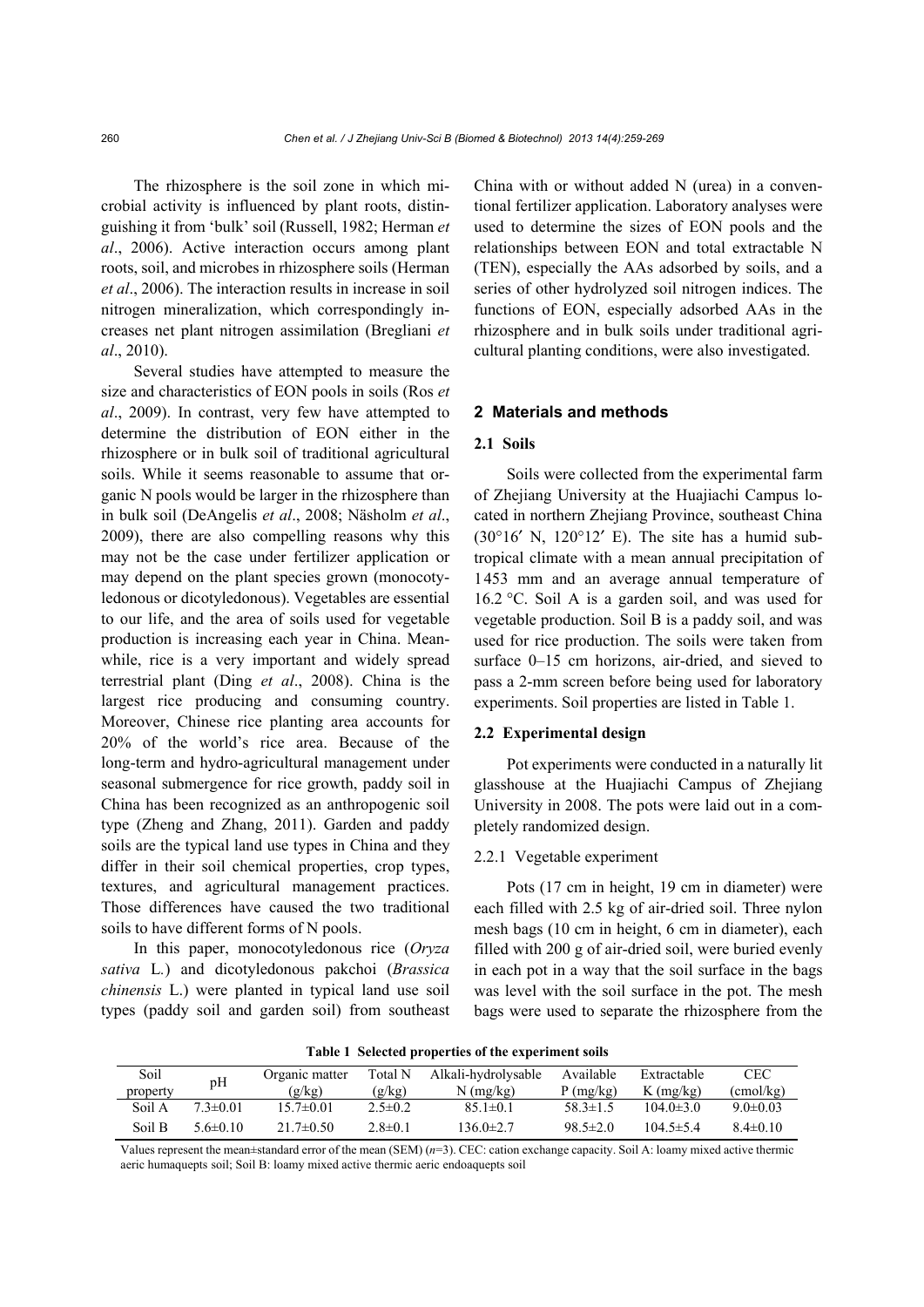bulk soil: the soil in the bags was considered as the rhizosphere, and that outside the bags the bulk soil (Lu *et al*., 2000). The bag had a mesh size of 24 μm, which allowed soil solutions to pass through but roots were unable to penetrate. The uptake of nutrients was not seriously restricted in this situation (Lu *et al*., 2000). Therefore, the mesh bags could be used to study the localized N availability in the rhizosphere and in bulk soils.

The experiment had two N rates applied as urea (0 and 121.9 mg N/kg soil).  $K_2SO_4$  was incorporated into the soil at a rate of 119.4 mg  $K_2O/kg$  soil.  $Ca(H_2PO_4)_2 \cdot H_2O$  was incorporated into the soil at a rate of 93.8 mg P2O5/kg soil (Ke *et al*., 2005). All fertilizers were thoroughly mixed with soil before planting. Treatments without N application were used as experimental controls (CK). Three pakchoi (*Brassica chinensis* L.) seeds were directly planted in the center of each nylon mesh bag on Nov. 15, 2008. After one week, only one healthy plant was allowed to grow in each bag. Plants were harvested on Dec. 31. The pots were watered regularly to prevent moisture stress to the plants. The experiment had seven replications for each treatment.

#### 2.2.2 Rice experiment

The rice (*Oryza sativa* L*.*) variety used in the experiment was the japonica rice Bing 98110. Rice seeds were surface-sterilized in  $1.5\%$  H<sub>2</sub>O<sub>2</sub> for 10 min, rinsed thoroughly with deionized water, soaked in deionized water at room temperature overnight, and germinated in moist quartz sand. Seedlings were grown for 21 d in a climate-controlled room with day and night temperatures of 30 and 25 °C, respectively, and a relative humidity of 60%–70%. The photoperiod in the climate-controlled room was 14 h at a photon fluence rate of  $(200\pm 25)$   $\mu$ mol/(m<sup>2</sup>·s) (photosynthetically active radiation (PAR) 400– 700 nm). Uniform 21-d-old seedlings were used for experiments.

Pots (22 cm in height, 21 cm in diameter) were each filled with 3.5 kg air-dried soil. Three nylon mesh bags (15 cm in height, 8 cm in diameter), each filled with 600 g air-dried soil, were buried in each pot as in the vegetable experiment. Two N rates, 0 and 133 mg N/kg soil as urea, were applied to the treatment soils. All treatment soils in pots were mixed with 88 mg K<sub>2</sub>O/kg soil as K<sub>2</sub>SO<sub>4</sub> and 88 mg P<sub>2</sub>O<sub>5</sub>/kg

soil as  $Ca(H_2PO_4)_2 \cdot H_2O$  before seedlings were transplanted into the pots (Bai and Xiao, 1998). Seedlings were transplanted on Aug. 3 with one seedling in each mesh bag and harvested on Dec. 8. A water depth of 3–5 cm above the soil surface in each pot was established and manually maintained throughout the experiment. Each treatment had eight replications.

#### **2.3 Sampling and analysis**

When the plants were harvested, soil samples were collected for analysis. Roots were removed carefully by hand from the soil samples. The soil outside the mesh bag was taken as the bulk soil, while soil inside the mesh bag was taken as the rhizosphere soil. The soil samples were air-dried, passed through a 2-mm sieve, and stored in glass bottles until analysis.

### 2.3.1 Water or  $K_2SO_4$ -extractable nitrogen

Water or  $K_2SO_4$ -extractable N was measured using air-dried soil samples (<2 mm). Four-gram soil was added to 40 ml of deionized water or 0.5 mol/L  $K_2SO_4$  solution in 50-ml centrifuge tubes. The mixtures were shaken with a reciprocating shaker for 1 h, and then centrifuged at 4000 r/min for 15 min. The supernatant was filtered through Whatman No. 42 filter paper. The extracts were immediately stored at −20 °C until analyzed. The extraction process was repeated five times for each treated soil sample.

### 2.3.2 Acid-hydrolysable nitrogen

Acid hydrolysis is the most widely used chemical method for characterizing soil organic nitrogen (Kelley and Stevenson, 1985). Acid-hydrolysable N was measured using air-dried soil (0.149 mm) as described by Bremner (Stevenson, 1982). The air-dried soils were hydrolyzed with 6 mol/L HCl at 110 °C for 24 h.

### **2.4 Chemical analysis**

The amounts of  $NH_4^+$ -N and NO<sub>3</sub>-N in the water and  $K_2SO_4$  extracts were determined using standard colorimetric procedures (Keeney and Nelson, 1982). TEN in the extracts was determined using persulfate to oxidize organic N and  $NH<sub>4</sub><sup>+</sup> - N$  to  $NO<sub>3</sub> - N$ , as described by Cabrera and Beare (1993). The amounts of EON in the extracts were calculated by subtracting extractable inorganic N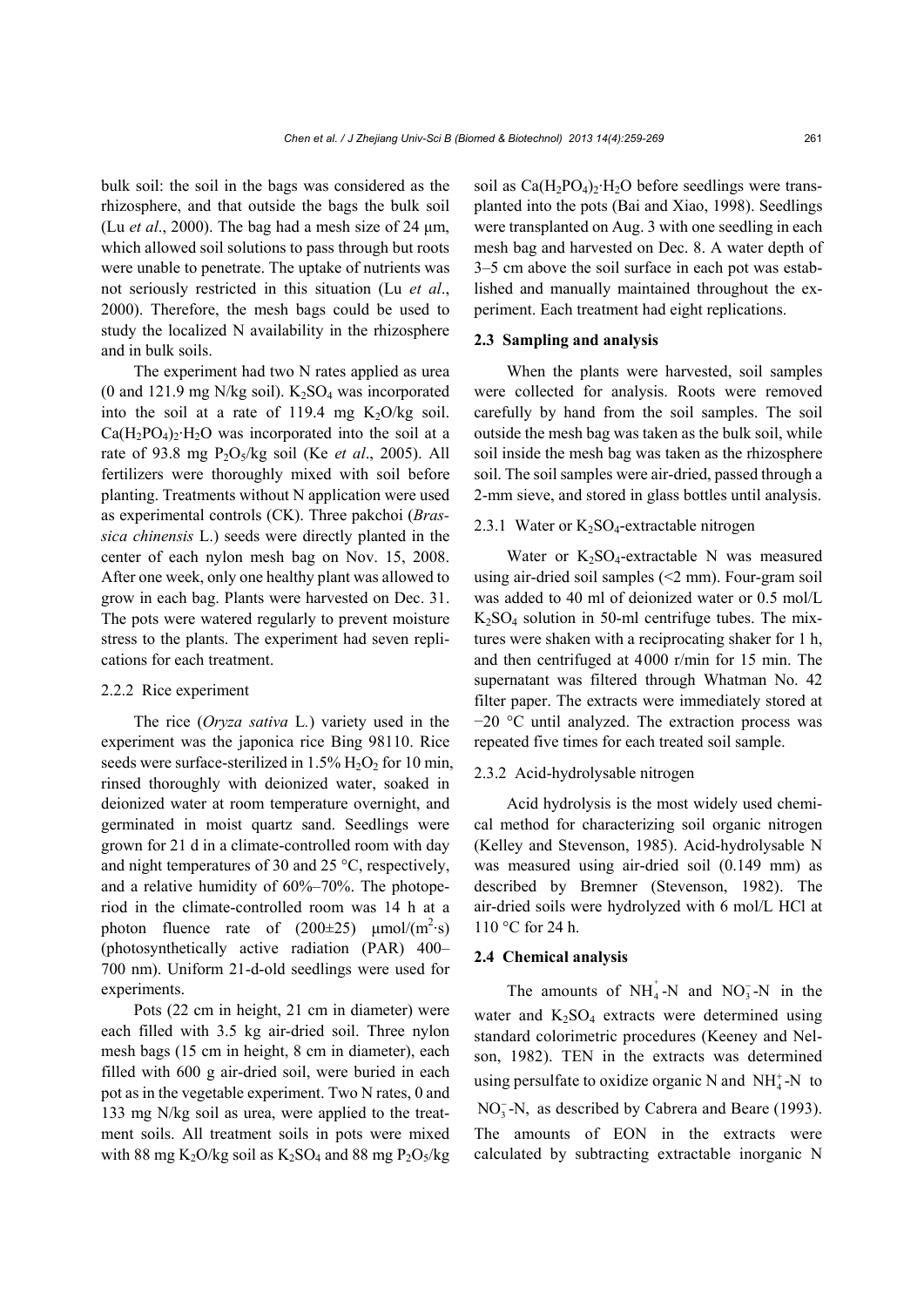$(EIN = NH_4^+ - N + NO_3^- - N)$  from TEN. The AA contents of the extracts were determined using the method described by Joergensen and Brookes (1990). Leucine was used as a calibration standard.

The amount of hydrolyzable N in the soils was determined by a procedure described by Bremner (1965). This involved estimation of the total hydrolyzable N, AA N, amino sugar N, ammonia N, and hydrolyzable unknown N (HUN). Correction factors were applied to the ammonia N and amino sugar N fractions to account for partial deamination of amino sugars during hydrolysis. HUN was estimated by the difference (Bremner, 1965).

pH was determined using  $1:2.5$  (w/v) soil:H<sub>2</sub>O extracts. Total soil N was determined by the Kjeldahl digest method and the organic matter by the dichromate oxidation method (Keeney, 1982). Alkalihydrolysable N and cation exchange capacity (CEC) were determined by the method of Lu (1999). Available phosphorus was measured using extracts of 0.5 mol/L NaHCO<sub>3</sub> (pH 8.5) or HCl-NH<sub>4</sub>F (Bray and Kurtz, 1945; Olsen *et al*., 1954). Extractable potassium was determined by extracting the soil with 1 mol/L CH<sub>3</sub>COONH<sub>4</sub> and then measuring by flame photometry. All extractions were performed in triplicate. The analysis values from the triplicate extractions were averaged before statistical analysis was performed.

#### **2.5 Statistical analysis**

All statistical analyses were performed using STATISTICA (V. 5.5). Data were subjected to analysis of variance (ANOVA) and the differences in mean values were tested using Duncan's multiple range method (*P*<0.05).

### **3 Results**

### **3.1 Water-extractable N in rhizosphere and bulk soils**

The amounts of water-extractable inorganic and organic N in the soils are shown in Fig. 1a. The concentration of water-extractable  $NH<sub>4</sub><sup>+</sup>-N$  was inversely correlated with the concentration of waterextractable  $NO_3^-$ -N in paddy soil (correlation coefficient *r*=−0.46, *P*<0.05), but for the garden soil, the relationship was not significant.

The amounts of water-EON in soils are shown in Fig. 1a. Water-EON contents were not significantly affected by N addition (Table 2, *P*<0.05). In garden soil, there was a significant increase of water-EON content in rhizosphere soil after N addition compared with that in bulk soil (Table 2, *P*<0.05). On average, water-EON constituted 50% of the water-TEN pools in garden soil. Rhizosphere soil without N addition contributed the most (72.3%) and bulk soil with N addition the least  $(32.3%)$  to water-TEN.



**Fig. 1 Nitrogen distributions in rhizosphere and bulk soil samples in relation to plant types and N addition**  Values are expressed as mean±SEM ( $n<sub>Pakchoi</sub>=7$ ;  $n<sub>Rice</sub>=8$ ). (a) Water-extractable N (nitrate, EON, and ammonium) content per unit soil mass. (b)  $K_2SO_4$ -extractable N content (nitrate, EON, and ammonium) per unit soil mass. (c) Extractable TEN content (water and  $K_2SO_4$ -TEN) per unit soil mass. (d) Extractable AA content (water and K2SO4-extractable AAs) per unit soil mass. N-R: rhizosphere soil with N addition; N-B: bulk soil with N addition; CK-R: rhizosphere soil without N addition; CK-B: bulk soil without N addition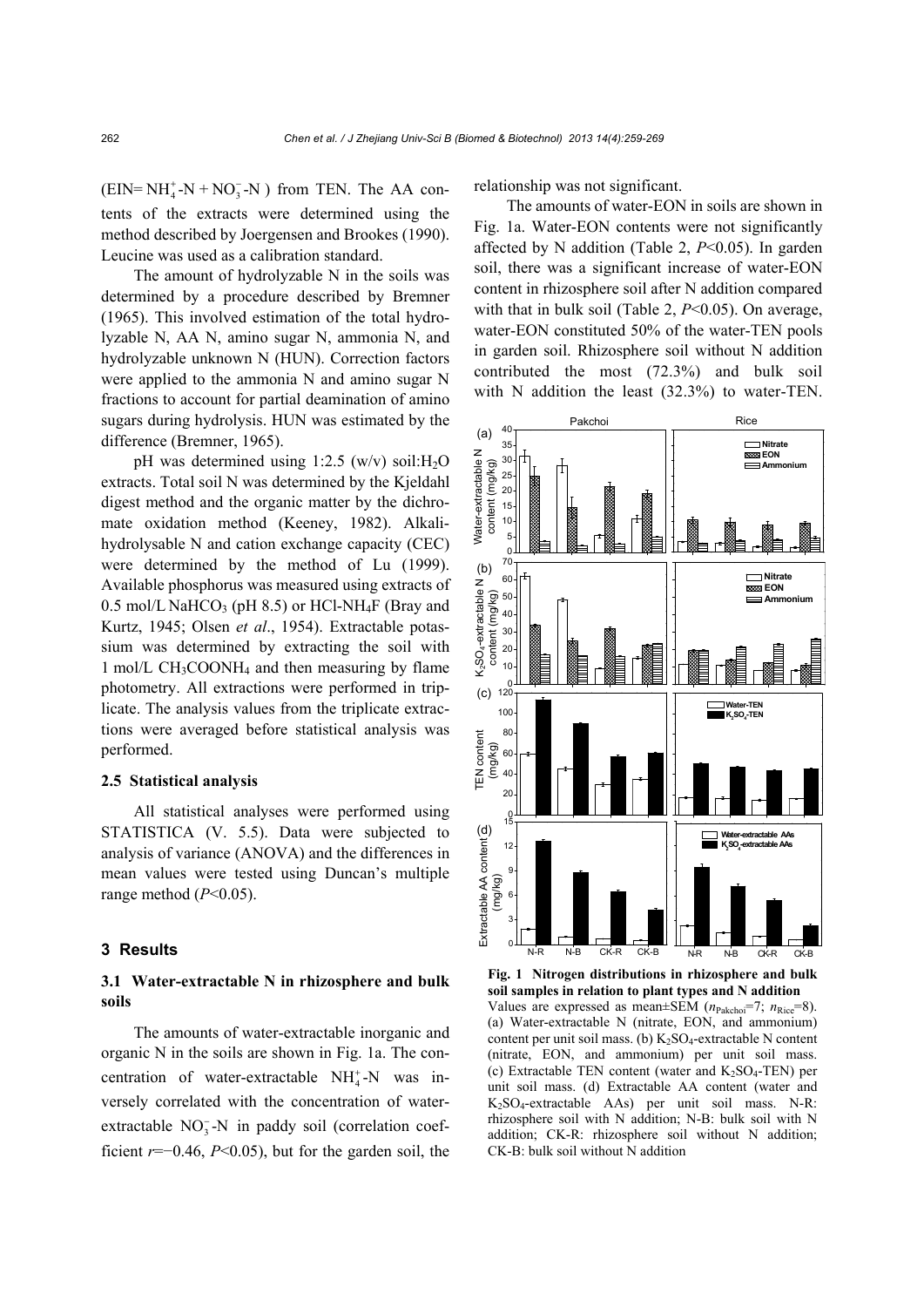| Plant   | Source of variation | <b>EON</b> |       | TEN   |                     | AA    |                     |
|---------|---------------------|------------|-------|-------|---------------------|-------|---------------------|
|         |                     | df         | F     | df    | F                   | df    | F                   |
| Pakchoi | N addition          | 1, 24      | 0.05  | 1, 24 | 129.00 <sup>*</sup> | 1, 24 | $122.00^*$          |
|         | Rhizosphere effect  | 1, 24      | 6.78* | 1, 24 | $6.68*$             | 1, 24 | 65.30*              |
|         | N×rhizosphere       | 1, 24      | 2.59  | 1, 24 | 32.90 <sup>*</sup>  | 1, 24 | $28.70*$            |
| Rice    | N addition          | 1,28       | 2.28  | 1,28  | 0.86                | 1,28  | 187.00 <sup>*</sup> |
|         | Rhizosphere effect  | 1, 28      | 0.29  | 1, 28 | 0.00                | 1, 28 | 63.90 <sup>*</sup>  |
|         | N×rhizosphere       | 1,28       | 0.60  | 1,28  | 0.29                | 1, 28 | $8.96*$             |

**Table 2** *F***-statistics from two-way ANOVA of the effects of N addition (no N versus urea added) and soil zone (rhizosphere versus bulk) on water-EON, TEN, and AAs in soils planted with pakchoi or rice** 

\* *P*<0.05. *df*: degree freedom

Water-EON constituted 60.6% of the water-TEN pools in paddy soil. However, the amount of water-EON as a proportion of the water-TEN pool showed no significant difference between rhizosphere or bulk paddy soil.

The concentrations of water-extractable AAs in rhizosphere and bulk soils are shown in Fig. 1d. The water-extractable AAs concentrations were low (<3 mg/kg) in samples from both soils. There was a significant increase in the water-extractable AA content in rhizosphere soil after N addition compared with that in bulk soil (Table 2, *P*<0.05). Generally, the highest concentrations were observed in rhizosphere soil with N addition and the lowest in bulk soil without N addition. In garden soil, water-extractable AAs constituted 5% of the water-EON pool and 2.2% of the water-TEN pool on average. Significant positive relationships were found between the concentration of water-extractable AAs and both the water-EON (*r*=0.39) and the water-TEN (*r*=0.83). In paddy soil, water-extractable AAs constituted 14.6% of the water-EON pool and 8.9% of the water-TEN pool.

### **3.2 K2SO4-extractable N in rhizosphere and bulk soils**

 $K_2SO_4$ -extractable N had a much larger N pool than water-extractable N (Figs. 1a and 1b). The concentration of  $K_2SO_4$ -extractable NH<sup>+</sup><sub>4</sub>-N was inversely correlated with  $K_2SO_4$ -extractable NO<sub>3</sub>-N in paddy soil  $(r=-0.74)$ . On average, the K<sub>2</sub>SO<sub>4</sub>-EIN content was about double that of water-EIN in garden soil. Similarly, the  $K_2SO_4$ -EIN content was more than four times that of water-EIN in paddy soil.

Generally, significant amounts of  $K_2SO_4$ -EON were found in samples from both soils (Fig. 1b,  $P<0.05$ ). The K<sub>2</sub>SO<sub>4</sub>-EON content was not significantly affected by N addition in garden soil, but was greater in rhizosphere than in bulk soil (Table 3,  $P<0.05$ ). In contrast, K<sub>2</sub>SO<sub>4</sub>-EON content was significantly increased with N addition in paddy soil (Table 3,  $P \le 0.05$ ). However,  $K_2SO_4$ -EON content did not show a rhizosphere effect when N was not applied.

On average,  $K_2SO_4$ -EON constituted 37.6% of the  $K_2SO_4$ -TEN pool in garden soil, with the highest proportion (55.9%) seen in rhizosphere soil without N addition and the lowest (27.7%) seen in bulk soil with N addition.  $K_2SO_4$ -EON constituted 30.4% of the  $K<sub>2</sub>SO<sub>4</sub>-TEM$  pool in paddy soil, with the highest proportion (38.4%) seen in rhizosphere soil with N addition and the lowest (24.4%) seen in bulk soil without N addition. A significant positive relationship between the concentrations of  $K_2SO_4$ -EON and  $K<sub>2</sub>SO<sub>4</sub>-TEN$  was found in both garden (Fig. 2a, *r*=0.36) and paddy soils (Fig. 2a, *r*=0.88). In contrast, the concentration of EON was inversely correlated with NH<sup> $+$ </sup><sub>4</sub>-N in garden ( $r$ =−0.57) and paddy soils (*r*=−0.79). Generally, the K<sub>2</sub>SO<sub>4</sub>-EON content was about 1.4 times that of water-EON in both soils.

The contents of  $K_2SO_4$ -extractable AAs in rhizosphere and bulk soils are shown in Fig. 1d. The results indicate that addition of N significantly increased  $K_2SO_4$ -extractable AAs content in both soils (Table 3,  $P<0.05$ ). The K<sub>2</sub>SO<sub>4</sub>-extractable AA content was significantly greater in rhizosphere soil than in bulk soil (Table 3, *P*<0.05).

In garden soil, on average,  $K_2SO_4$ -extractable AAs constituted 27.9% of the  $K_2SO_4$ -EON pool and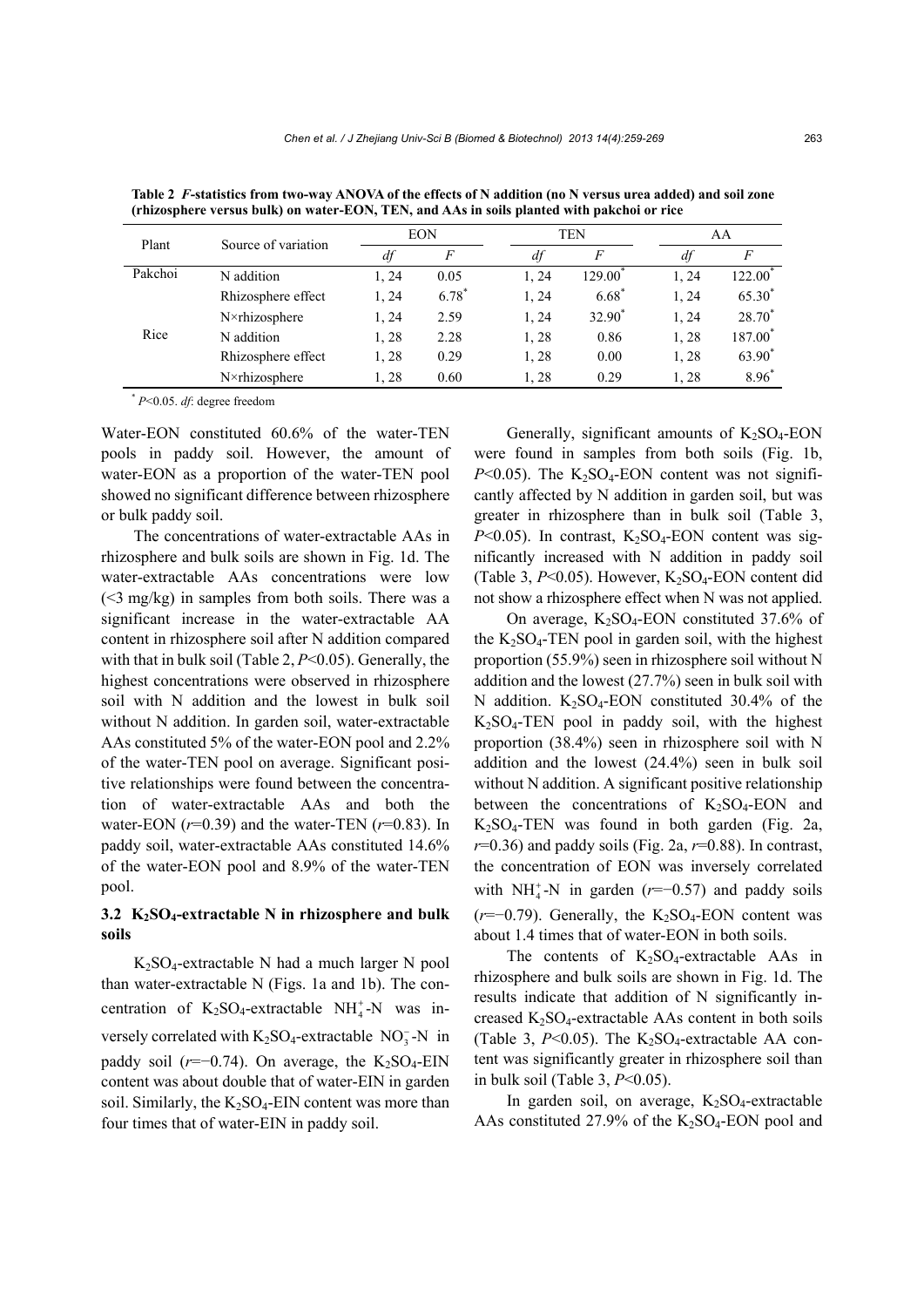

Fig. 2 Relationships among components of K<sub>2</sub>SO<sub>4</sub>-extractable N (TEN, EON, and AAs) in soils planted with **pakchoi or rice** 

(a) Relationship between  $K_2SO_4$ -EON and  $K_2SO_4$ -TEN; (b) Relationship between  $K_2SO_4$ -extractable AA and  $K<sub>2</sub>SO<sub>4</sub>-TEN$ ; (c) Relationship between  $K<sub>2</sub>SO<sub>4</sub>$ -extractable AA and  $K<sub>2</sub>SO<sub>4</sub>$ -EON

**Table 3** *F***-statistics from two-way ANOVA of the effects of N addition (no N versus urea added) and soil zone**  (rhizosphere versus bulk) on K<sub>2</sub>SO<sub>4</sub>-EON, K<sub>2</sub>SO<sub>4</sub>-TEN, and K<sub>2</sub>SO<sub>4</sub>-extractable AAs in soils planted with **pakchoi and rice** 

| Source of variation |                    |       | <b>EON</b>       |  | TEN   |             | AA    |                     |
|---------------------|--------------------|-------|------------------|--|-------|-------------|-------|---------------------|
|                     |                    | df    | F                |  | dt    | F           | df    |                     |
| Pakchoi             | N addition         | 1, 24 | 4.11             |  | 1.24  | 881.00      | l. 24 | 538.00              |
|                     | Rhizosphere effect | 1, 24 | 81.70            |  | 1, 24 | 48.90       | 1.24  | 175.00 <sup>*</sup> |
|                     | N×rhizosphere      | 1, 24 | 0.06             |  | 1, 24 | $92.00^*$   | 1, 24 | 12.40               |
| Rice                | N addition         | 1,28  | $30.40^*$        |  | 1,28  | $35.10*$    | 1,28  | 230.00*             |
|                     | Rhizosphere effect | 1,28  | $14.00^*$        |  | 1,28  | 3.10        | 1,28  | 84.50 <sup>*</sup>  |
|                     | N×rhizosphere      | 1,28  | $4.53^{\degree}$ |  | 1, 28 | $14.70^{*}$ | 1,28  | 1.82                |

 $*_{P<0.05}$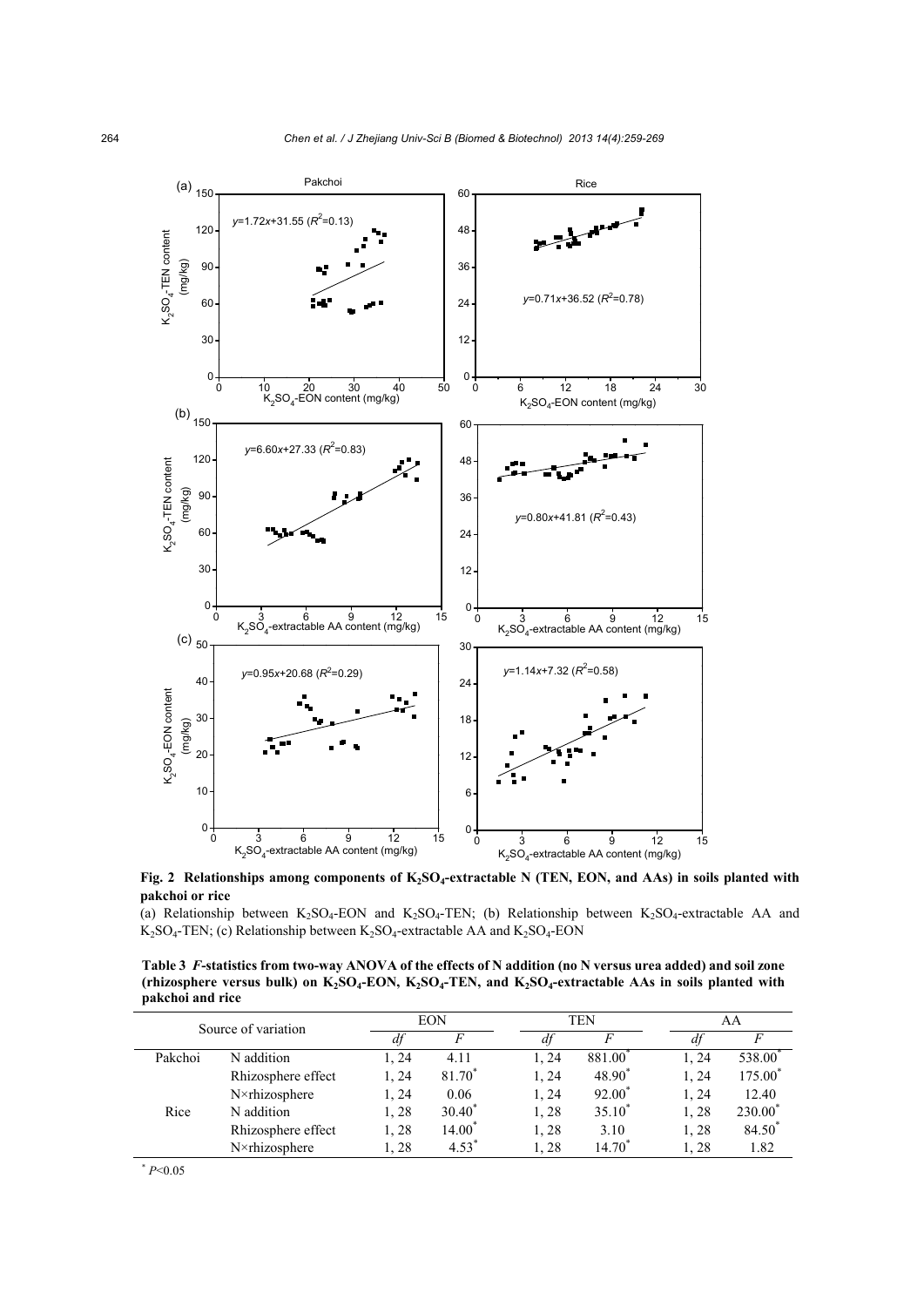9.8% of the  $K_2SO_4$ -TEN pool. Significant positive relationships were found between the concentration of  $K_2SO_4$ -extractable AAs and both the  $K_2SO_4$ -EON (Fig. 2c,  $r=0.76$ ) and the K<sub>2</sub>SO<sub>4</sub>-TEN (Fig. 2b,  $r=0.91$ ). In paddy soil, K<sub>2</sub>SO<sub>4</sub>-extractable AAs constituted 41.0% of the  $K_2SO_4$ -EON pool and 12.9% of the  $K_2SO_4$ -TEN pools. Significant positive relationships were again found between the concentrations of  $K_2SO_4$ -extractable AAs and both the  $K_2SO_4$ -EON (Fig. 2c,  $r=0.76$ ) and the K<sub>2</sub>SO<sub>4</sub>-TEN (Fig. 2b,  $r=0.66$ ). Generally, the content of  $K_2SO_4$ -extractable AAs was about 3–9 times greater than that of water-extractable AAs in both soils.

### **3.3 Acid-hydrolysable N in rhizosphere and bulk soils**

The results showed that addition of N significantly increased acid-hydrolysable AA content in both soils. Acid-hydrolysable AA content was significantly greater in rhizosphere soil than in bulk soil in both soil types (Tables 4 and 5). On average, acid-hydrolysable AAs constituted 10.7% of the total N pool in garden soil, and 19.1% of the total N pool in paddy soil.

Similarly, in garden soil, the amount of acid-hydrolysable ammonium significantly increased in the treatments with nitrogen addition. The acid-hydrolysable ammonium content was also

significantly greater in the rhizosphere compared to the bulk soil (*P*<0.05). However, acid-hydrolysable ammonium content was not affected by either N addition or the rhizosphere effect in paddy soil. Generally, acid-hydrolysable ammonium constituted 13.3% and 20.4% of the total N pool in garden and paddy soils, respectively.

In the N addition treatments, the contents of acid-hydrolysable amino sugar in both soils were significantly increased compared to those following treatments without N addition. Significantly higher acid-hydrolysable amino sugar content was also observed in rhizosphere samples than in bulk soil (*P*<0.05). On average, acid-hydrolysable amino sugar constituted about 3.0% of the total N pool in both soils. We were unable to identify the chemical properties of a portion of the organic N classified as 'unknown N' (Tables 4 and 5). The total amount of unknown N and AAs accounted for about 50.0% of the total organic N of the soils.

### **4 Discussion**

### **4.1 Organic N component pools in soils**

Two of the main plant species cultivated in China were planted under traditional agricultural planting conditions in our research. The organic N

|                                                                                                                                                                                                                                                                                                               | Concentration $(mg/kg)$    |                           |                  |                   |                            |                    |  |  |
|---------------------------------------------------------------------------------------------------------------------------------------------------------------------------------------------------------------------------------------------------------------------------------------------------------------|----------------------------|---------------------------|------------------|-------------------|----------------------------|--------------------|--|--|
| Group                                                                                                                                                                                                                                                                                                         | Total N                    | Ammonium                  | Amino sugar      | Amino acid        | Unknown N                  | Total acid-        |  |  |
|                                                                                                                                                                                                                                                                                                               |                            |                           |                  |                   |                            | hydrolysable N     |  |  |
| Rhizosphere $(N^{\tilde{}})$                                                                                                                                                                                                                                                                                  | $1348.6 \pm 43.8$ a        | $194.6 \pm 7.5$ a         | $64.9 \pm 5.3$ a | $151.0 \pm 3.5$ a | $137.5 \pm 15.8$ a         | 548.1 $\pm$ 23.3 a |  |  |
| Bulk $(N^*)$                                                                                                                                                                                                                                                                                                  | $1145.7\pm 25.9 \text{ h}$ | $164.1 \pm 7.0$ b         | $44.9\pm3.5 h$   | $130.1 \pm 2.1 h$ | $100.9 \pm 13.3 \text{ h}$ | $440.0 \pm 13.8$ b |  |  |
| Rhizosphere (CK)                                                                                                                                                                                                                                                                                              | $1152.9 \pm 32.4 b$        | $158.3 \pm 7.0 \text{ b}$ | $31.2\pm4.6$ c   | $128.6\pm3.9 h$   | 42.6 $\pm$ 4.2 c           | $360.6 \pm 24.0$ c |  |  |
| Bulk (CK)                                                                                                                                                                                                                                                                                                     | $1161.4\pm32.1 b$          | $124.4 \pm 7.2$ c         | $21.6 \pm 3.1$ c | $107.1\pm4.1$ c   | $20.1 \pm 3.5$ c           | $273.2 \pm 13.7$ d |  |  |
| $\mathbf{V}$ , and $\mathbf{V}$ , $\mathbf{V}$ , $\mathbf{V}$ , $\mathbf{V}$ , $\mathbf{V}$ , $\mathbf{V}$ , $\mathbf{V}$ , $\mathbf{V}$ , $\mathbf{V}$ , $\mathbf{V}$ , $\mathbf{V}$ , $\mathbf{V}$ , $\mathbf{V}$ , $\mathbf{V}$ , $\mathbf{V}$ , $\mathbf{V}$ , $\mathbf{V}$ , $\mathbf{V}$ , $\mathbf{V}$ |                            |                           |                  |                   |                            |                    |  |  |

**Table 4 Acid-hydrolysable N components in vegetable soil**

Values represent the mean±SEM (*n*=7). Different letters in each column indicate significant differences between treatments at the *P*<0.05 level (the treatments in a column compared with each other). N<sup>\*</sup>: urea-added treatment; CK: no urea-added treatment

|  |  |  | Table 5 Acid-hydrolysable N components in paddy soil |  |  |
|--|--|--|------------------------------------------------------|--|--|
|--|--|--|------------------------------------------------------|--|--|

|                             | Concentration $(mg/kg)$ |                           |                  |                    |                    |                               |  |
|-----------------------------|-------------------------|---------------------------|------------------|--------------------|--------------------|-------------------------------|--|
| Group                       | Total N                 | Ammonium                  | Amino sugar      | Amino acid         | Unknown N          | Total acid-<br>hydrolysable N |  |
| Rhizosphere $(N^{\dagger})$ | 911.3 $\pm$ 16.7 a      | $188.9 \pm 15.5$ a        | $45.9 \pm 2.3$ a | $208.1 \pm 13.4$ a | $196.4 \pm 12.5$ a | 639.4 $\pm$ 12.2 a            |  |
| Bulk $(N^*)$                | 955.0 $\pm$ 28.1 a      | $183.8 \pm 18.2$ a        | $31.2 \pm 2.4 h$ | $163.1\pm8.9 h$    | $138.3 \pm 7.5$ b  | 516.4 $\pm$ 13.7 b            |  |
| Rhizosphere (CK)            | $922.5 \pm 20.3$ a      | $196.6 \pm 11.4 a$        | $23.1 \pm 1.2$ c | $160.5 \pm 8.2$ b  | $71.1 \pm 10.3$ c  | $451.3 \pm 17.1$ c            |  |
| Bulk (CK)                   | 918.8 $\pm$ 20.3 a      | $171.1 \pm 3.4 \text{ a}$ | $19.5 \pm 1.4$ c | $125.0 \pm 7.1$ c  | $38.6 \pm 10.0$ d  | $354.1 \pm 14.7$ d            |  |

Values represent the mean±SEM (*n*=8). Different letters in each column indicate significant differences between treatments at the *P*<0.05 level (the treatments in a column compared with each other). N\* : urea-added treatment; CK: no urea-added treatment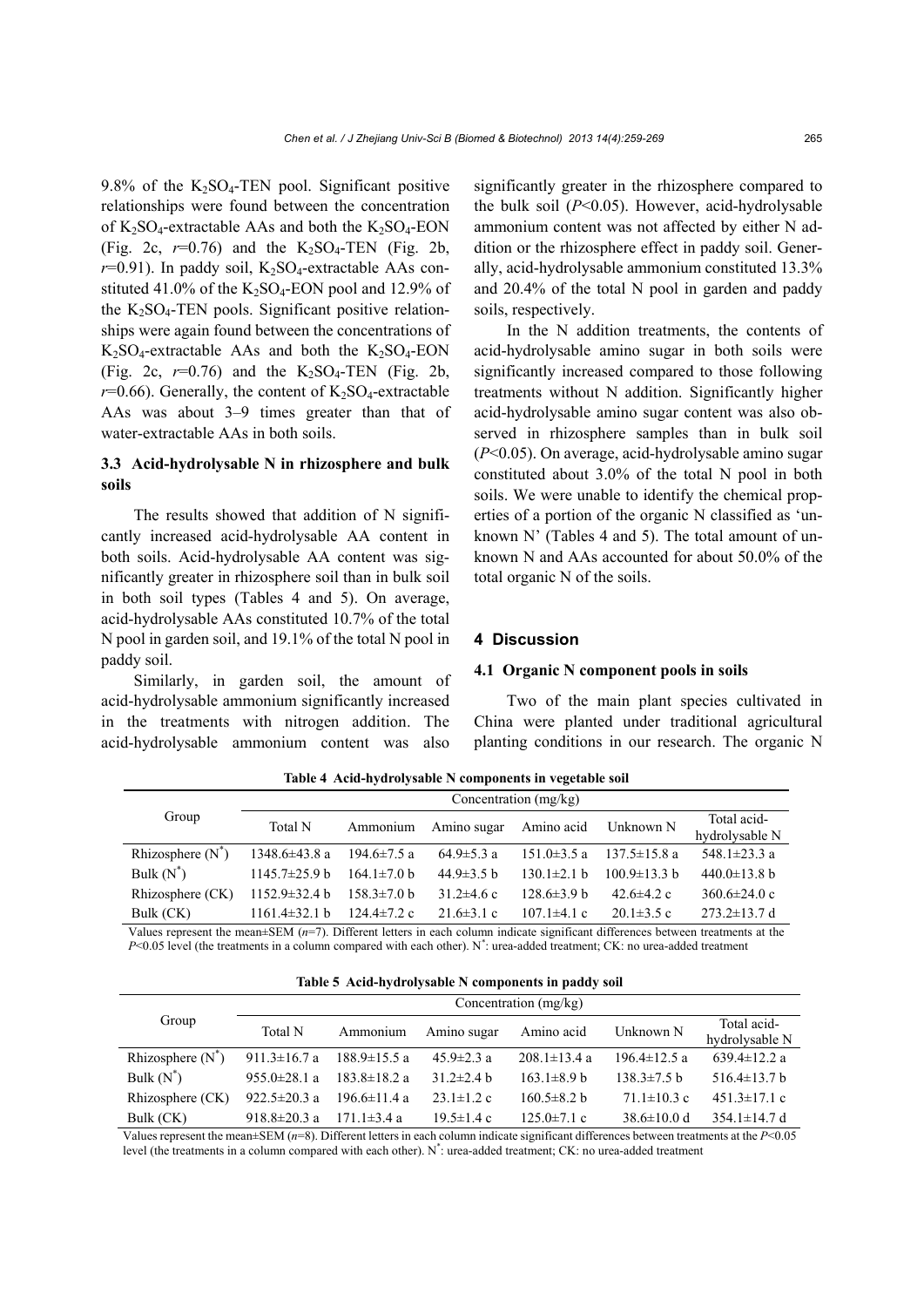component pools in rhizosphere and bulk soils of typical land use types from southeast China were investigated. N is heterogeneously distributed in soil (Hodge, 2001). Soil organic N serves both as an important mineralization substrate and as a direct source of N for a variety of plant species in arctic, boreal, temperate, Mediterranean, shrubland, and alpine ecosystems. Our results indicated that  $K_2SO_4$ -EON contents ranged from 11.1 to 33.9 mg/kg (dry weight basis) with an average of 21.3 mg/kg. This finding was within the range typically found in agricultural systems in Europe and China (Murphy *et al*., 2000; Willett *et al*., 2004; Yang *et al*., 2007). Generally,  $K<sub>2</sub>SO<sub>4</sub>$ -EON contents were lower than  $K<sub>2</sub>SO<sub>4</sub>$ -EIN contents; however, they constituted more than 30% of the  $K_2SO_4$ -TEN pools in the soils. Results showed that EON might be a major component of N cycling in soils.

AAs account for the major constituents of the low molecular weight EON in soil solution (Jones *et al*., 2005a). Although they occur at low concentrations in soil solutions (Raab *et al*., 1999; Öhlund and Näsholm, 2001; Jones *et al*., 2005b), given their fast turnover rate  $(1-12 h)$  and large net fluxes, many researchers have suggested that water-extractable AA pools in soil solution rival or exceed those of mineral N, particularly in cold-temperate forests (Rothstein, 2009), alpine tundra (Chapin *et al*., 1993; Raab *et al*., 1996), boreal forests (Kielland *et al*., 2007), and agricultural fields (Ge *et al*., 2009; Reeve *et al*., 2009). Therefore, they might serve as an important N source for plants. Our results showed that acid-hydrolysable AAs contents ranged from 107.0 to 208.1 mg/kg (dry weight basis) with an average value of 146.7 mg/kg. Acid-hydrolysable AAs constituted more than 10.0% of the total N pool in soils but low concentrations of water-extractable AAs were found. The waterextractable AAs were present in low concentrations in soil solutions in comparison to inorganic  $NH<sub>4</sub><sup>+</sup>-N$ 

and  $NO_3^-$ -N due to the combined effects of their slow production rates and their rapid decomposition by microorganisms (Christou *et al*., 2006). In our study, although the concentrations of water-extractable AAs in soil solution were low, significant amounts of  $K<sub>2</sub>SO<sub>4</sub>$ -EON might immediately replenish the pool of free AAs after its absorption by plants and microorganisms (Fig. 1). AAs, peptides, EON, and  $NH<sub>4</sub><sup>+</sup>$  can be readily adsorbed on the soil's solid phase, and the tightly bound AAs are poorly extracted by water. The  $K<sub>2</sub>SO<sub>4</sub>$ -extractable AA contents were much higher than the water-extractable AA contents. It is possible that  $K_2SO_4$  extractant may release AAs from soil exchangeable sites. In agricultural soils, Näsholm *et al*. (2009) found that water-extractable AAs accounted for <5.0% of EON pools. Our results showed that the  $K_2SO_4$ -extractable AAs constituted 25.0% of  $K<sub>2</sub>SO<sub>4</sub>$ -EON pools and more than 9.0% of TEN pools in soils. Therefore, determining the amount of N associated with both the aqueous and adsorbed N is important in assessing the amount of bioavailable N in soil.

### **4.2 N application and rhizosphere effect**

Our results suggested that N addition had positive effects on the  $K_2SO_4$ -TEN and extractable AA contents in soil solutions. As the application of inorganic N-fertilizer solubilises soil organic N because of its pH effect, the concentrations of organic N contents would increase in soils (Chantigny, 2003; Ros *et al*., 2009). AAs might originate from microbial and root exudates (Haynes, 2005). The microbial community structures might be affected, and the microbial biomass may increase and reach a maximum value within a few days after inorganic N-fertilizer application. The enriched soil bacteria might decompose through auto digestion or attack by other types of microbes. Cell death might temporarily lead to large organic N contents in soils (Matsumoto and Ae, 2004; McDowell *et al*., 2004; Jones *et al*., 2005b; Ros *et al*., 2009).

The rhizosphere is a zone of active interchange between plants and soil bacteria (DeAngelis *et al*., 2008). Our results indicated that the rhizosphere had positive effects on  $K_2SO_4$ -EON and extractable AA contents in soils. Root exudates may contribute to EON in the rhizosphere. Although they are transient in the N pools of soils, the net flow of N would be from soil N to plant tissue as plants grow (DeAngelis *et al*., 2008). Concentrations of AAs in soils are also affected by their uptake and release both by plant roots and various micro-organisms (Näsholm *et al*., 2009). In addition, as root exudates could lead to rapid microbial biomass turnover, and microbes would preferentially decompose the organic acids and sugars produced by roots over AAs, the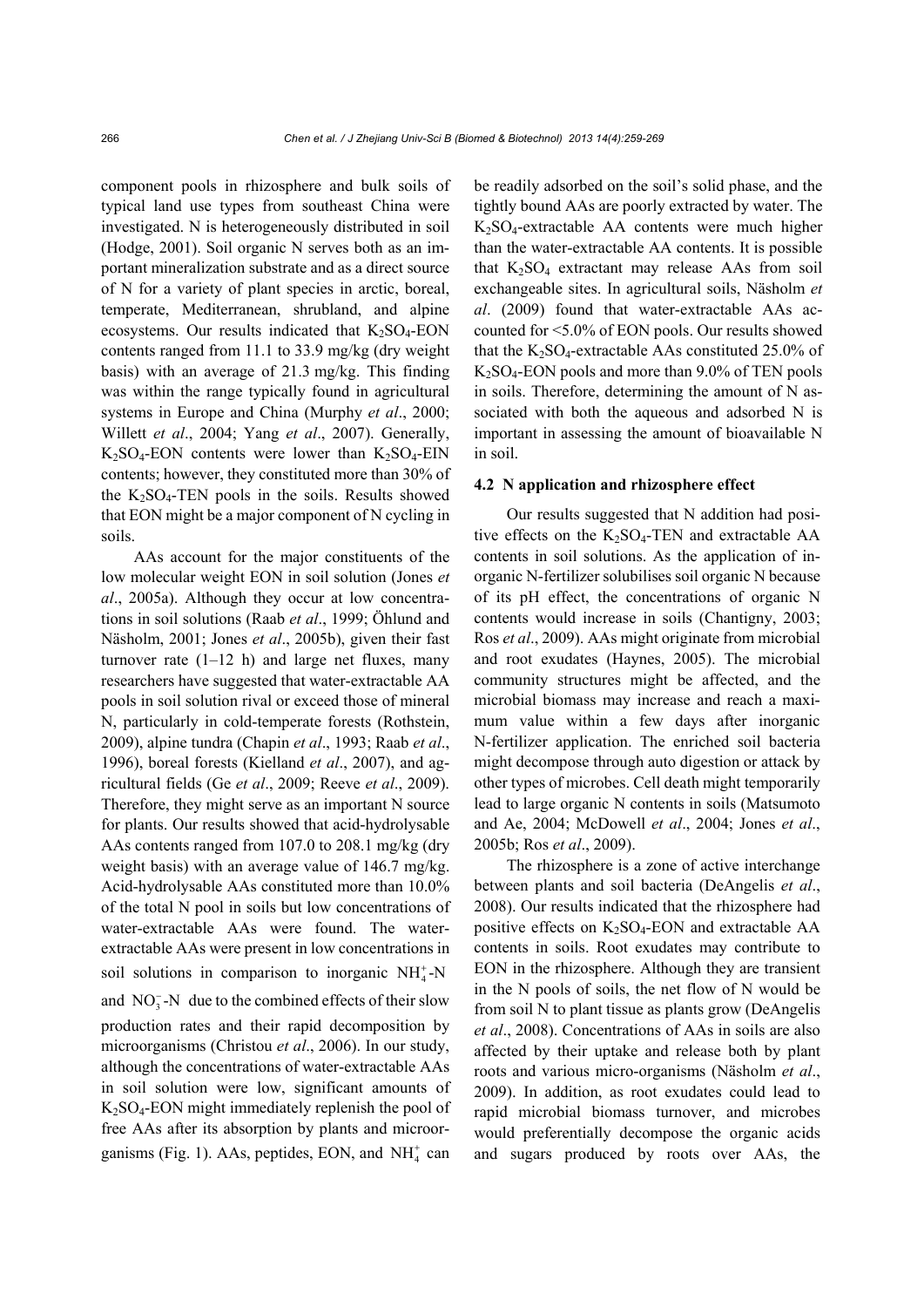rhizosphere effect may alter the balance of plant-microbe competition for AAs in soils (Lipson and Näsholm, 2001; Chen and Xu, 2008). Therefore, AA concentrations in the rhizosphere may be very different from those in bulk soil.

In contrast, it was found that TEN contents were lower in the rhizosphere than in bulk soil in both soil types without N addition (Fig. 1c). Root exudates play important roles in helping plants adapt to and resist environmental stress. Under N stress, root exudates could produce organic acids and affect the growth of micro-organisms by way of allelopathy. This may enhance the hydrolysis of solid organic N to dissolved N, and increase the uptake of N by plants, thereby enhancing stress resistance (Shi, 2004).

### **5 Conclusions**

The results confirm that EON is a major contributor to TEN pools in typical land use soil types (garden and paddy soils) under traditional planting conditions in southeast China. Although only a small proportion of the EON was present in the form of water-extractable AAs, the results presented here indicate that  $K_2SO_4$ -extractable AAs accounted for  $25.0\%$  of the K<sub>2</sub>SO<sub>4</sub>-EON pool and nearly 10.0% of the TEN pools in both rhizosphere soils.  $K<sub>2</sub>SO<sub>4</sub>$ -extractable AAs and the release of AAs from soil exchangeable sites might be important sources of organic N for plant growth. Overall, both  $K<sub>2</sub>SO<sub>4</sub>$ -EON and AA contents had positive correlations with TEN pool contents. Our findings suggest that the contents of most forms of organic N were significantly greater in rhizosphere than in bulk soils. However, it was also apparent that, without N application, the TEN pool contents were lower in the rhizosphere than in bulk soils.

### **Compliance with ethics guidelines**

Xian-you CHEN, Liang-huan WU, Xiao-chuang CAO, and Yuan-hong ZHU declare that they have no conflict of interest.

This article does not contain any studies with human or animal subjects performed by any of the authors.

#### **References**

- Bai, H.Y., Xiao, J.Z., 1998. Experimental Research and Statistical Analysis. World Book Press, Xi'an, China, p.120-128 (in Chinese).
- Bray, R.H., Kurtz, L.T., 1945. Determination of total, organic, and available forms of phosphorus in soils. *Soil Sci*., **59**(1):39-45. [doi:10.1097/00010694-194501000-00006]
- Bregliani, M.M., Ros, G.H., Temminghoff, E.J.M., van Riemsdijk, W.H., 2010. Nitrogen mineralization in soils related to initial extractable organic nitrogen: effect of temperature and time. *Commun. Soil Sci. Plant Anal*., **41**(11):1383-1398. [doi:10.1080/00103621003759387]
- Bremner, J.M., 1965. Organic Forms of Nitrogen. *In*: Black, C.A. (Ed.), Methods of Soil Analysis. American Society of Agronomy, Madison, p.1238-1255.
- Cabrera, M.L., Beare, M.H., 1993. Alkaline persulfate oxidation for determining total nitrogen in microbial biomass extracts. *Soil Sci. Soc. Am. J*., **57**(4):1007-1012. [doi:10. 2136/sssaj1993.03615995005700040021x]
- Chantigny, M.H., 2003. Dissolved and water-extractable organic matter in soils: a review on the influence of land use and management practices. *Geoderma*, **113**(3-4):357-380. [doi:10.1016/S0016-7061(02)00370-1]
- Chapin, F.S.III, Moilanen, L., Kielland, K., 1993. Preferential use of organic nitrogen for growth by a nonmycorrhizal arctic sedge. *Nature*, **361**(6408):150-153. [doi:10.1038/ 361150a0]
- Chen, C.R., Xu, Z.H., 2008. Analysis and behavior of soluble organic nitrogen in forest soils. *J. Soils Sed.*, **8**(6):363-378. [doi:10.1007/s11368-008-0044-y]
- Christou, M., Avramides, E.J., Jones, D.L., 2006. Dissolved organic nitrogen dynamics in a Mediterranean vineyard soil. *Soil Biol. Biochem*., **38**(8):2265-2277. [doi:10.1016/j. soilbio.2006.01.025]
- DeAngelis, K.M., Lindow, S.E., Firestone, M.K., 2008. Bacterial quorum sensing and nitrogen cycling in rhizosphere soil. *Fems. Microbiol. Ecol*., **66(**2):197-207. [doi:10. 1111/j.1574-6941.2008.00550.x]
- Ding, T.P., Tian, S.H., Sun, L., Wu, L.H., Zhou, J.X., Chen, Z.Y., 2008. Silicon isotope fractionation between rice plants and nutrient solution and its significance to the study of the silicon cycle. *Geochim. Cosmochim. Acta*, **72**(23):5600-5615. [doi:10.1016/j.gca.2008.09.006]
- Ge, T.D., Song, S.W., Roberts, P., Jones, D.L., Huang, D.F., Iwasaki, K., 2009. Amino acids as a nitrogen source for tomato seedlings: the use of dual-labeled  $(^{13}C, ^{15}N)$  glycine to test for direct uptake by tomato seedlings. *Environ. Exp. Bot*., **66**(3):357-361. [doi:10.1016/j.envexpbot.2009. 05.004]
- Haynes, R.J., 2005. Labile organic matter fractions as central components of the quality of agricultural soils: an overview. *Adv. Agron*., **85**:221-268. [doi:10.1016/S0065- 2113(04)85005-3]
- Herman, D.J., Johnson, K.K., Jaeger, C.H., Schwartz, E., Firestone, M.K., 2006. Root influence on nitrogen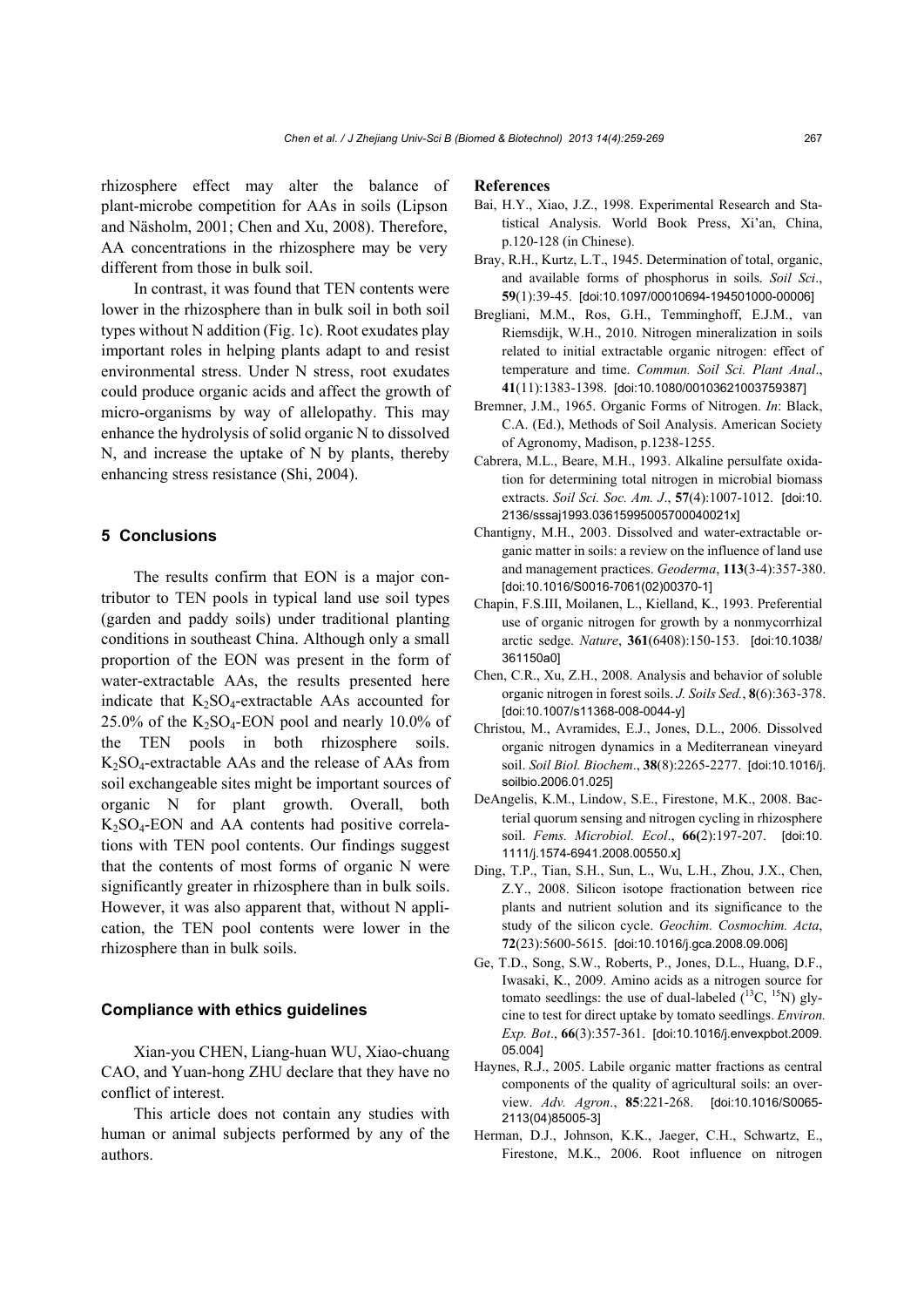mineralization and nitrification in *Avena barbata* rhizosphere soil. *Soil Sci. Soc. Am. J*., **70**(5):1504-1511. [doi:10.2136/sssaj2005.0113]

- Hodge, A., 2001. Arbuscular mycorrhizal fungi influence decomposition of, but not plant nutrient capture from, glycine patches in soil. *New Phytol*., **151**(3):725-734. [doi:10.1046/j.0028-646x.2001.00200.x]
- Joergensen, R.G., Brookes, P.C., 1990. Ninhydrin-reactive nitrogen measurements of microbial biomass in 0.5 M K2SO4 soil extracts. *Soil Biol. Biochem*., **22**(8):1023-1027. [doi:10.1016/0038-0717(90)90027-W]
- Jones, D.L., Healey, J.R., Willett, V.B., Farrar, J.F., Hodge, A., 2005a. Dissolved organic nitrogen uptake by plants an important N uptake pathway? *Soil Biol. Biochem*., **37**(3):413-423. [doi:10.1016/j.soilbio.2004.08.008]
- Jones, D.L., Shannon, D., Junvee-Fortune, T., Farrarc, J.F., 2005b. Plant capture of free amino acids is maximized under high soil amino acid concentrations. *Soil Biol. Biochem*., **37**(1):179-181. [doi:10.1016/j.soilbio.2004. 07.021]
- Ke, Q.M., Lin, W.X., Huang, Z.F., Fang, J.L., Huang, M.Q., 2005. Simulation on the mathematical model of balanced fertilization in Pakchio vegetable crop. *Chin. J. Eco-Agric.*, **13**(1):119-121 (in Chinese).
- Keeney, D.R., 1982. Nitrogen—Availability Indices. *In*: Page, A.L., Miller, R.H. (Eds.), Methods of Soil Analysis. Part 2: Chemical and Microbiological Properties. SSSA, Madison, p.711-730.
- Keeney, D.R., Nelson, D.W., 1982. Nitrogen—Inorganic Forms. *In*: Page, A.L., Miller, R.H. (Eds.), Methods of Soil Analysis. Part 2, 2nd Ed. ASA and SSSA, Madison, WI, p.643-698.
- Kelley, K.R., Stevenson, F.J., 1985. Characterization and extractability of immobilized <sup>15</sup>N from the soil microbial biomass. *Soil Biol. Biochem*., **17**(4):517-523. [doi:10. 1016/0038-0717(85)90019-7]
- Kielland, K., McFarland, J.W., Ruess, R.W., Olson, K., 2007. Rapid cycling of organic nitrogen in taiga forest ecosystems. *Ecosystems*, **10**(3):360-368. [doi:10.1007/s10021- 007-9037-8]
- Lipson, D., Näsholm, T., 2001. The unexpected versatility of plants: organic nitrogen use and availability in terrestrial ecosystems. *Oecologia*, **128**(3):305-316. [doi:10.1007/ s004420100693]
- Lu, R.K., 1999. Soil Chemical Analysis Methods in Agriculture. China Agricultural Sciences and Technical Press, Beijing, China (in Chinese).
- Lu, Y.H., Wassmann, R., Neue, H.U., Huang, C.Y., 2000. Dynamics of dissolved organic carbon and methane emissions in a flooded rice soil. *Soil Sci. Soc. Am. J*., **64**(6):2011-2017. [doi:10.2136/sssaj2000.6462011x]
- Matsumoto, S., Ae, N., 2004. Characteristics of extractable soil organic nitrogen determined by using various chemical solutions and its significance for nitrogen up-

take by crops. *Soil Sci. Plant Nutr*., **50**(1):1-9. [doi:10. 1080/00380768.2004.10408446]

- McDowell, W.H., Magill, A.H., Aitkenhead-Peterson, J.A., Aber, J.D., Merriam, J.L., Kaushal, S.S., 2004. Effects of chronic nitrogen amendment on dissolved organic matter and inorganic nitrogen in soil solution. *For. Ecol. Manage*., **196**(1):29-41. [doi:10.1016/j.foreco.2004.03.010]
- Murphy, D.V., Macdonald, A.J., Stockdale, E.A., Goulding, K.W.T., Fortune, S., Gaunt, J.L., Poulton, P.R., Wakefield, J.A., Webster, C.P., Wilmer, W.S., 2000. Soluble organic nitrogen in agricultural soils. *Biol. Fert. Soils*, **30**(5-6):374-387. [doi:10.1007/s003740050018]
- Näsholm, T., Kielland, K., Ganeteg, U., 2009. Uptake of organic nitrogen by plants. *New Phytol*., **182**(1):31-48. [doi:10.1111/j.1469-8137.2008.02751.x]
- Öhlund, J., Näsholm, T., 2001. Growth of conifer seedlings on organic and inorganic nitrogen sources. *Tree Physiol.*, **21**(18):1319-1326. [doi:10.1093/treephys/21.18.1319]
- Olsen, S.R., Cole, C.V., Watanabe, F.S., Dean, L.A., 1954. Estimation of Available Phosphorus in Soils by Extraction with Sodium Bicarbonate. USDA Circular 939. US Department of Agriculture, Washington, DC, USA, p.1-18.
- Raab, T.K., Lipson, D.A., Monson, R.K., 1996. Nonmycorrhizal uptake of amino acids by roots of the alpine sedge *Kobresia myosuroides*: implications for the alpine nitrogen cycle. *Oecologia*, **108**(3):488-494. [doi:10. 1007/BF00333725]
- Raab, T.K., Lipson, D.A., Monson, R.K., 1999. Soil amino acid utilization among species of the *Cyperaceae*: plant and soil processes. *Ecology*, **80**(7):2408-2419. [doi:10.1890/0012- 9658(1999)080[2408:SAAUAS]2.0.CO;2]
- Reeve, J.R., Smith, J.L., Carpenter-Boggs, L., Reganold, J.P., 2009. Glycine, nitrate, and ammonium uptake by classic and modern wheat varieties in a short-term microcosm study. *Biol. Fert. Soils*, **45**(7):723-732. [doi:10.1007/ s00374-009-0383-x]
- Ros, G.H., Hoffland, E., van Kessel, C., Temminghoff, E.J.M., 2009. Extractable and dissolved soil organic nitrogen: a quantitative assessment. *Soil Biol. Biochem*., **41**(6): 1029-1039. [doi:10.1016/j.soilbio.2009.01.011]
- Rothstein, D.E., 2009. Soil amino-acid availability across a temperate-forest fertility gradient. *Biogeochemistry*, **92**(3):201-205. [doi:10.1007/s10533-009-9284-1]
- Russell, R.S., 1982. Plant Root Systems, 1st Ed. McGraw-Hill, p.214.
- Shi, G.R., 2004. Ecological effects of plant root exudates. *Chin. J. Ecol.*, **23**(1):97-101 (in Chinese).
- Stevenson, F.J., 1982. Nitrogen-Organic Forms. *In*: Page, A.L. (Ed.), Methods of Soil Analysis, Part 2. Madison, WI, American Society Agronomy, p.625-641.
- Stevenson, F.J., 1994. Humus Chemistry: Genesis, Composition, Reactions. John Wiley and Sons Inc., New York, p.443.